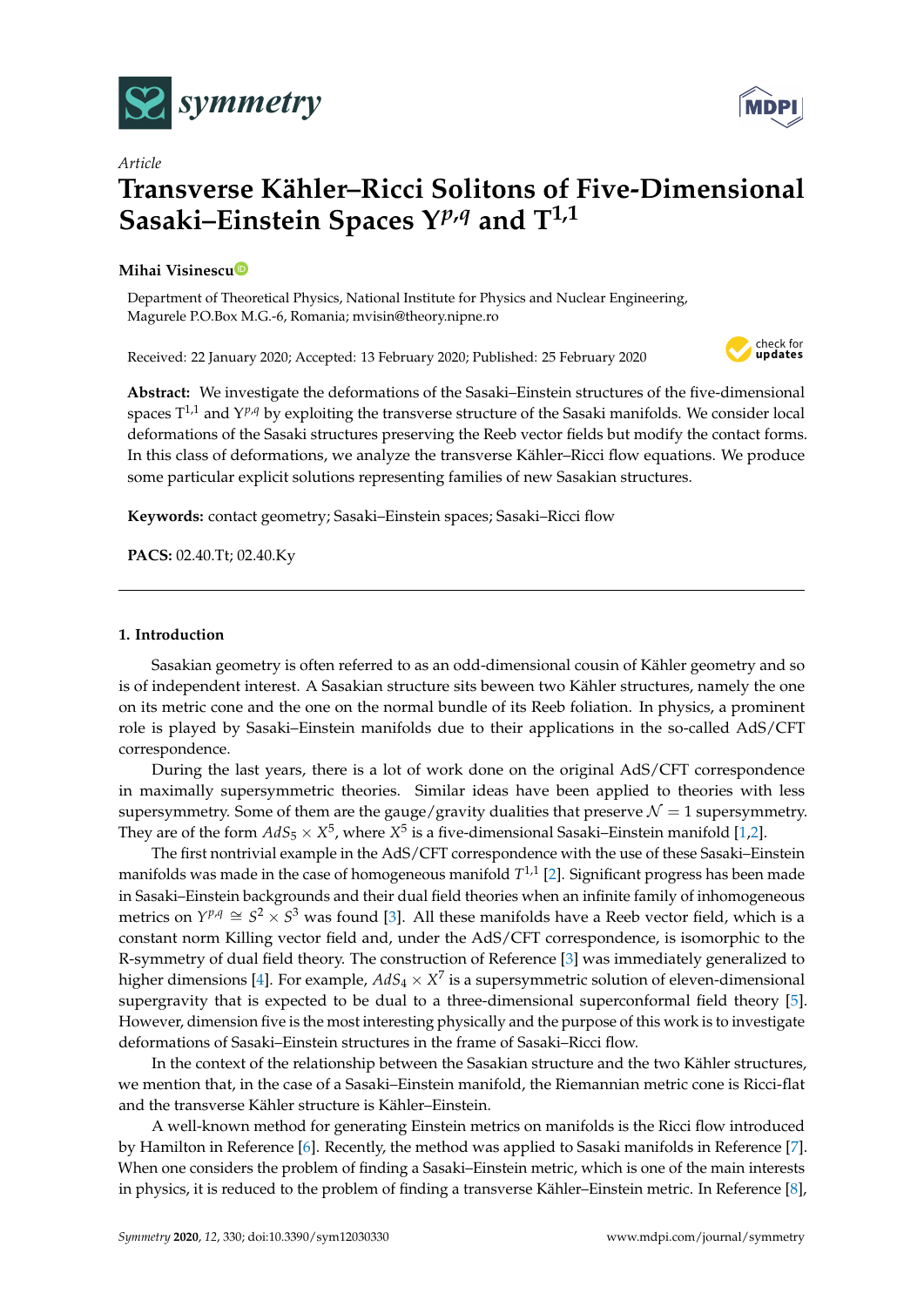the existence of transverse Kähler–Ricci solitons on compact toric Sasaki manifolds, of which the basic first Chern form of the normal bundle of the Reeb foliation is positive and the first Chern class of the contact bundle is trivial, is proven.

In this paper, we investigate the Sasaki–Ricci flow equations on five-dimensional Sasaki–Einstein spaces  $T^{1,1}$  and  $Y^{p,q}$ . For this purpose, we perform deformations of Sasakian structures exploiting the transverse Kähler structure of Sasaki manifolds. These deformations of Sasaki–Einstein structures have important implications in holography and string theory [\[9\]](#page-10-8). We introduce local complex coordinates to parametrize the transverse holomorphic structure of the Sasaki–Kähler potential. In spite of the complexity of the Sasaki–Ricci flow equations, we are able to produce some explicit particular solutions. The perturbations that do not modify the transverse metric preserve the Sasaki–Einstein structures, whereas if the transverse metric is changed, the Sasaki structures are preserved but are not Einstein anymore. Preliminary results concerning the Sasaki–Ricci flow on these spaces have been reported in References [\[10–](#page-10-9)[12\]](#page-10-10). Now, we give some explicit analytical solutions of the Sasaki–Ricci flow equations and discuss their relevance to the symmetries of the deformed Sasaki structures.

The paper is organized as follows. In the next section, we review fundamentals of Sasaki geometry, deformations of Sasaki structures, and Sasaki–Ricci flow. In Section [3,](#page-4-0) we investigate the Sasaki–Ricci flow equations on the Sasaki–Einstein spaces  $T^{1,1}$  and  $Y^{p,q}$ . In the last section, we provide some closing remarks.

#### **2. Background**

In this section, we recall definitions and some basic facts of Sasakian manifolds and their deformations. We refer to the monograph of Reference [\[13\]](#page-10-11) for details.

#### *2.1. Sasakian Manifolds*

Let (*M*, *g*) be a (2*n* + 1)-dimensional Riemannian manifold, ∇ be the Levi–Civita connection of the Riemannian metric *g*, and *Ric* denote the Ricci tensor of ∇.

**Definition 1.** *A Riemannian manifold*  $(M, g)$  *is Sasakian if its metric cone*  $C(M, \bar{g}) = \mathbb{R}_+ \times M$  *with metric*  $\bar{g}=dr^2+r^2g$  is Kähler with r as the coordinate on  $\mathbb{R}_+=(0,+\infty).$ 

*M* is a contact manifold with the contact 1-form  $\eta$  such that  $\eta \wedge (d\eta)^n \neq 0.$  There is a canonical vector field *ξ*, called Reeb vector field, defined by

$$
\eta(\xi) = 1 \quad , \quad d\eta(\xi, X) = 0 \tag{1}
$$

for any vector field *X* on *M*.

*η* defines a 2*n*-dimensional vector bundle  $D = \ker η$  over *M*, and the Sasakian metric *g* gives an orthogonal splitting of the tangential bundle *TM*:

$$
TM = \mathcal{D} \oplus L_{\xi} \tag{2}
$$

where *L<sup>ξ</sup>* is the trivial bundle generated by the Reeb vector *ξ*. The restriction of the Sasaki metric *g* to  ${\cal D}$  gives a well-defined Hermitian metric  $g^T$ , which is in fact Kähler. The metric  $g^T$  is related to the Sasakian metric *g* by

<span id="page-1-0"></span>
$$
g = g^T + \eta \otimes \eta \,. \tag{3}
$$

We define a tensor a tensor  $\Phi$  of type  $(1, 1)$  satisfying

$$
\Phi^2 = -I + \eta \otimes \xi \quad \text{and} \quad g(\Phi(X), \Phi(Y)) = g(X, Y) - \eta(X)\eta(Y) \tag{4}
$$

for any vector fields *X*,*Y* on *M*.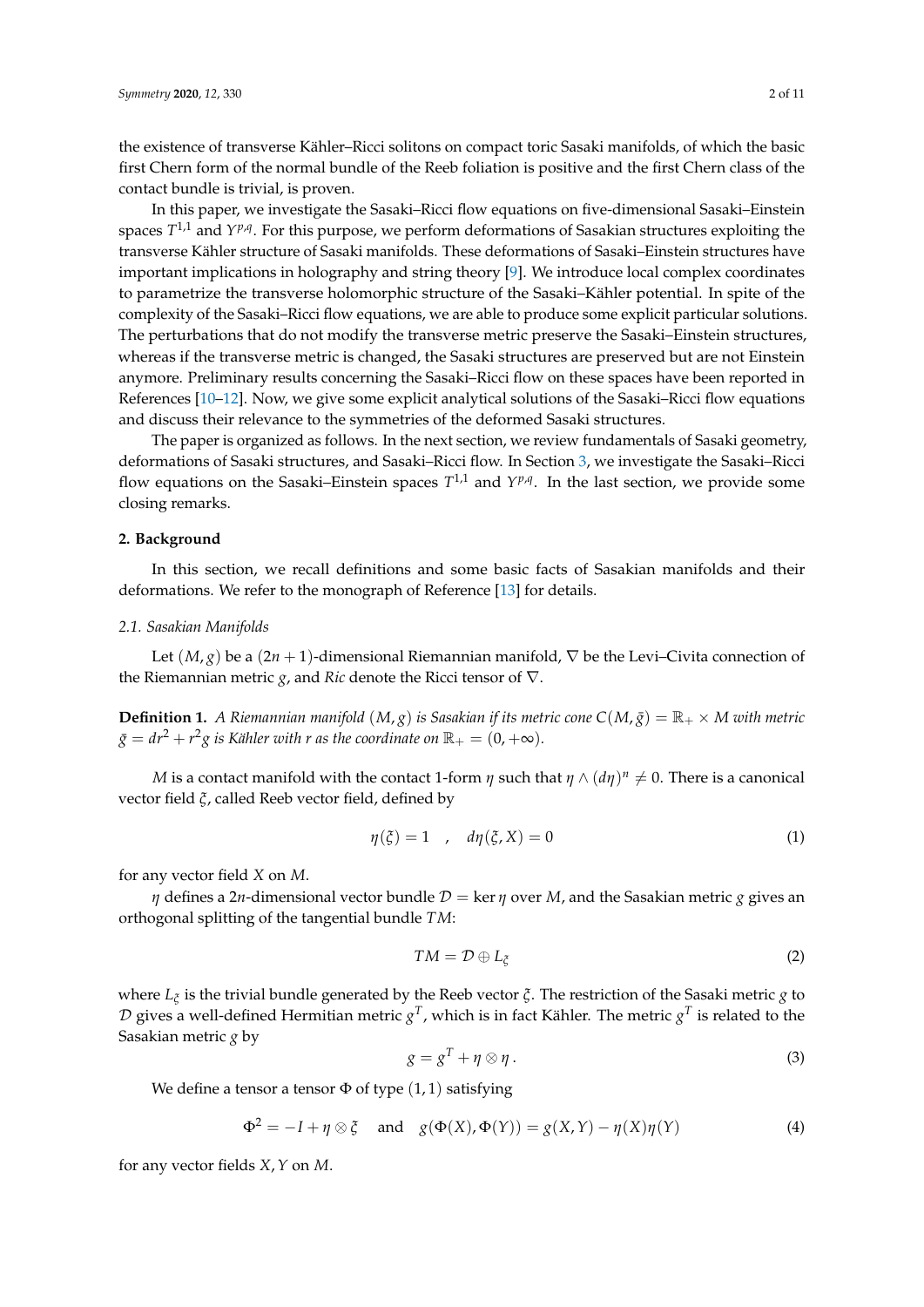Concerning the Einstein condition of a  $(2n + 1)$ -dimensional Sasaki manifold  $(M, g)$ , the following three conditions are equivalent:

- 1. *g* is Einstein with  $Ric_g = 2ng$ ;
- 2. the metric cone  $C(M, \bar{g})$  is a Ricci-flat Kähler manifold (i.e. Calabi–Yau manifold); and
- 3. the transverse Kähler metric  $g^T$  satisfies  $Ric_{g^T} = (2n+2)g^T$ .

Note that we often refer to  $\frac{1}{2}d\eta$  as the Kähler form of the transverse Kähler metric  $g^T$ . The transverse Ricci form represents the first Chern class  $c_1^B$ , and let us denote by  $c_1(\mathcal{D})$  the de Rham cohomology class of  $D = \text{ker} \eta$ .

We also recall the Sasakian structure and its transverse structure on local coordinates. Let *U<sup>α</sup>* be an open covering of *M* and  $\pi_\alpha: U_\alpha \to V_\alpha \subset \mathbb{C}^n$  submersions such that

$$
\pi_{\alpha} \circ \pi_{\beta}^{-1} : \pi_{\beta}(U_{\alpha} \cap U_{\beta}) \to \pi_{\alpha}(U_{\alpha} \cap U_{\beta})
$$
\n
$$
(5)
$$

is biholomorphic when  $U_\alpha\cap U_\beta$  is not empty. One can choose local coordinates charts  $(z^1,\cdots,z^n)$  on  $V_\alpha$ and local coordinates charts  $(x, z^1, \dots, z^n)$  on  $U_\alpha$  such that  $\xi = \partial_x$ . We shall use the following notations:

$$
\partial_x = \frac{\partial}{\partial x} \quad , \quad \partial_i = \frac{\partial}{\partial z^i} \quad , \quad \bar{\partial}_j = \partial_{\bar{j}} = \frac{\partial}{\partial \bar{z}^j} \,. \tag{6}
$$

For the study of the deformations of the Sasaki structures, it is necessary to introduce the *basic forms*. A differential *r*-form *α* is said to be basic if

<span id="page-2-0"></span>
$$
\iota_{\xi}\alpha = 0 \t , \t \iota_{\xi}d\alpha = 0 \t (7)
$$

where  $\iota_{\xi}$  denotes the inner product. In the system of local coordinates  $(x, z^1, \dots, z^n)$ , a basic *r*-form of type  $(p, q)$ ,  $r = p + q$ , has the form

$$
\alpha = \alpha_{i_1 \cdots i_p \bar{j}_1 \cdots \bar{j}_q} dz^{i_1} \wedge \cdots \wedge dz^{i_p} \wedge d\bar{z}^{j_1} \wedge \cdots \wedge d\bar{z}^{j_q}, \qquad (8)
$$

 $\alpha$ <sup>*i*</sup><sub>1</sub>...*i*<sub>*p*</sub><sup>*j*</sup><sub>1</sub>...*j*<sub>*q*</sub></sub> does not depend on *x*. In particular a function, *φ* is basic if and only if  $\zeta$ (*φ*) = 0. Note that, in the chart  $U_\alpha$ , we may write

$$
\xi = \frac{\partial}{\partial x},\tag{9}
$$

$$
\eta = dx + i \sum_{j=1}^{n} (K_j dz^j) - i \sum_{j=1}^{n} (K_j d\bar{z}^j), \qquad (10)
$$

$$
d\eta = -2i \sum_{j,\bar{k}=1}^{n} K_{j\bar{k}} dz^{j} \wedge d\bar{z}^{k}, \qquad (11)
$$

<span id="page-2-1"></span>
$$
g = \eta \otimes \eta + 2 \sum_{j,\bar{k}=1}^{n} K_{j\bar{k}} dz^{j} \mathrm{d} \bar{z}^{k}, \qquad (12)
$$

$$
\Phi = -i \sum_{j=1}^{n} [(\partial_j - iK_{,j}\partial_x) \otimes dz^j] + i \sum_{\bar{j}=1}^{n} (\partial_{\bar{j}} + iK_{,\bar{j}}\partial_x) \otimes d\bar{z}^j]
$$
(13)

where  $K: U \to \mathbb{R}$  is a local basic function called Sasaki potential [\[14\]](#page-10-12) and  $K_{,j} = \frac{\partial}{\partial z^{j}} K$ ,  $K_{,j\bar{k}} = \frac{\partial^{2}}{\partial z^{j\partial t}}$  $\frac{\partial^2}{\partial z^j \partial \bar{z}^k} K$ . Finally, we introduce the notion of toric Sasaki manifold.

**Definition 2.** *A Sasaki manifold* (*M*, *g*) *is said to be toric if the Kähler cone manifold C*(*M*) *is toric, namely a*  $(n + 1)$ -dimensional torus G acts on  $(C(M), \overline{g})$  effectively as holomorphic isometries.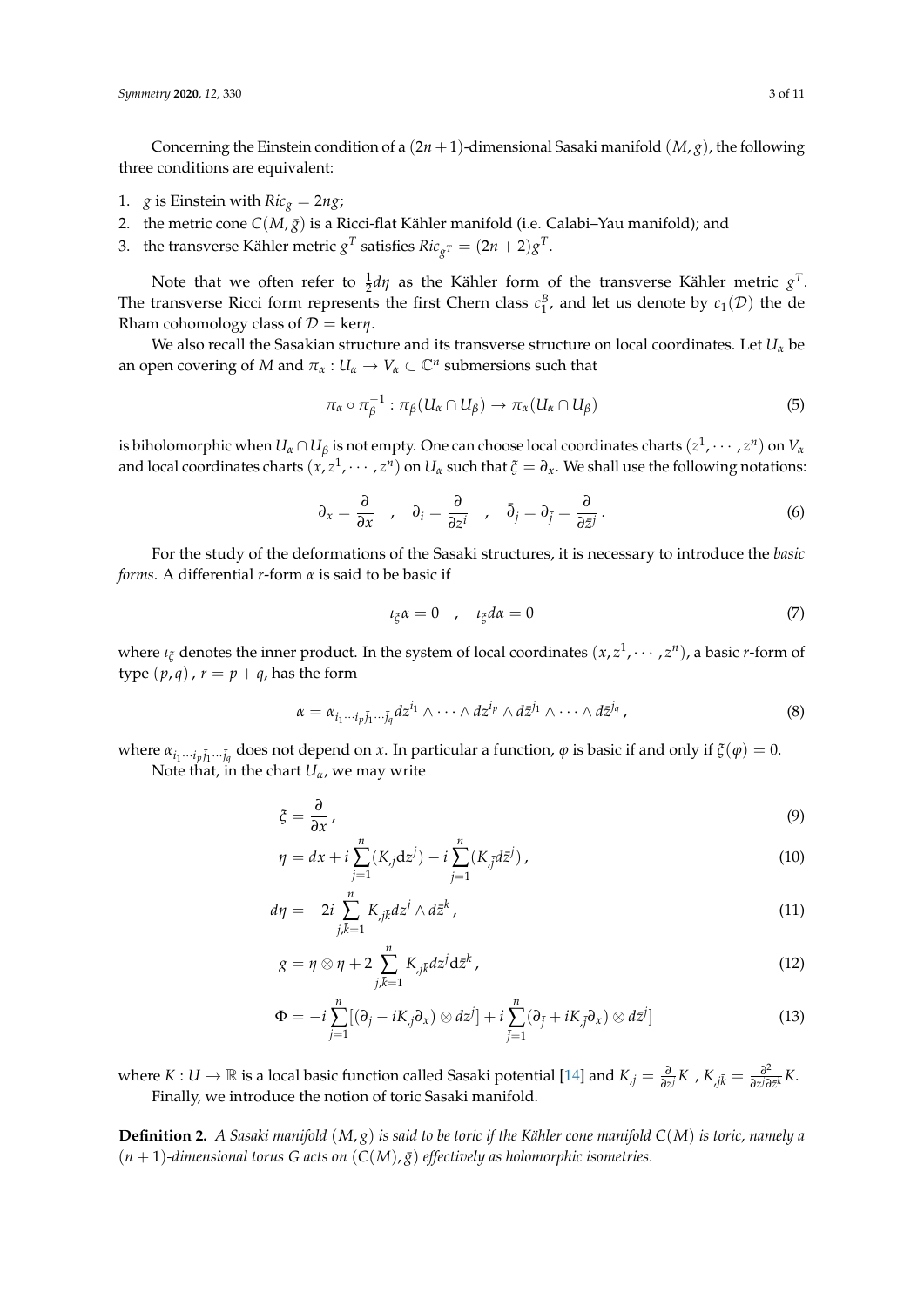## *2.2. Deformations of Sasaki Structures*

Let us assume that (*η*, *ξ*, Φ, *g*) defines a Sasaki structure on *M*. We deform the Sasakian structure keeping the Reeb vector field *ξ* fixed and perturbing the contact form *η* with a basic function *ϕ*:

<span id="page-3-0"></span>
$$
\tilde{\eta} = \eta + 2d_B^c \varphi. \tag{14}
$$

Here, we introduced the canonical basic Dolbeault operators

$$
\partial_B = \sum_{j=1}^n dz^j \frac{\partial}{\partial z^j}, \quad \bar{\partial}_B = \sum_{j=1}^n d\bar{z}^j \frac{\partial}{\partial \bar{z}^j}
$$
(15)

and  $d_B^c = \frac{i}{2}(\bar{\partial}_B - \partial_B)$ . Accordingly, the tensor  $\Phi$  and the metric are modified as follows:

$$
\tilde{\Phi} = \Phi - (\xi \otimes (d_B^c \varphi)) \circ \Phi, \qquad (16)
$$

$$
\tilde{g} = d\tilde{\eta} \circ (I \otimes \tilde{\Phi}) + \tilde{\eta} \otimes \tilde{\eta} . \tag{17}
$$

In Reference [\[7\]](#page-10-6), the following is proven:

**Lemma 1.** (*M*, *ξ*, *η*˜, Φ˜ , *g*˜) *is also a Saskian structure.*

A simple proof can be done using the local frame and by observing that the Sasaki potential *K* is replaced by  $K + \varphi$ .

**Definition 3.** *A complex vector field X on a Sasaki manifold is called a Hamiltonian vector field if*

- *1.*  $d\pi_{\alpha}(X)$  *is a holomorphic vector field on*  $V_{\alpha}$  *and*
- *2. the complex vector field*

$$
u_X = i\eta(X) \tag{18}
$$

*satisfies*

$$
\bar{\partial}_B u_X = -\frac{i}{2} \iota(X) d\eta \,. \tag{19}
$$

*Such a function u<sup>X</sup> is called a Hamiltonian function [\[8\]](#page-10-7).*

In the foliation chart on  $U_\alpha$ , *X* is written as

$$
X = \eta(X)\frac{\partial}{\partial x} + \sum_{j=i}^{n} X^{j} \frac{\partial}{\partial z^{j}} - \eta \left(\sum_{j=i}^{n} X^{j} \frac{\partial}{\partial z^{j}}\right) \frac{\partial}{\partial x}.
$$
 (20)

**Remark 1.** *If the contact form η is modified according to Equation* [\(14\)](#page-3-0) *with a basic function ϕ, the Hamilton function*  $u_X$  *is deformed to*  $u_X + X\varphi$ *.* 

# *2.3. Sasaki–Ricci Flow*

In what follows, we assume  $c_1^B > 0$  and  $c_1 = 0$ . We consider the flow  $(\xi, \eta(t), \Phi(t), g(t))$  with an initial condition  $(\xi, \eta(0), \Phi(0), g(0)) = (\xi, \eta, \Phi, g)$ 

$$
\frac{d}{dt}g^{T}(t) = -Ric_{g(t)}^{T} + (2n+2)g^{T}.
$$
\n(21)

This flow is called *Sasaki-Ricci flow*.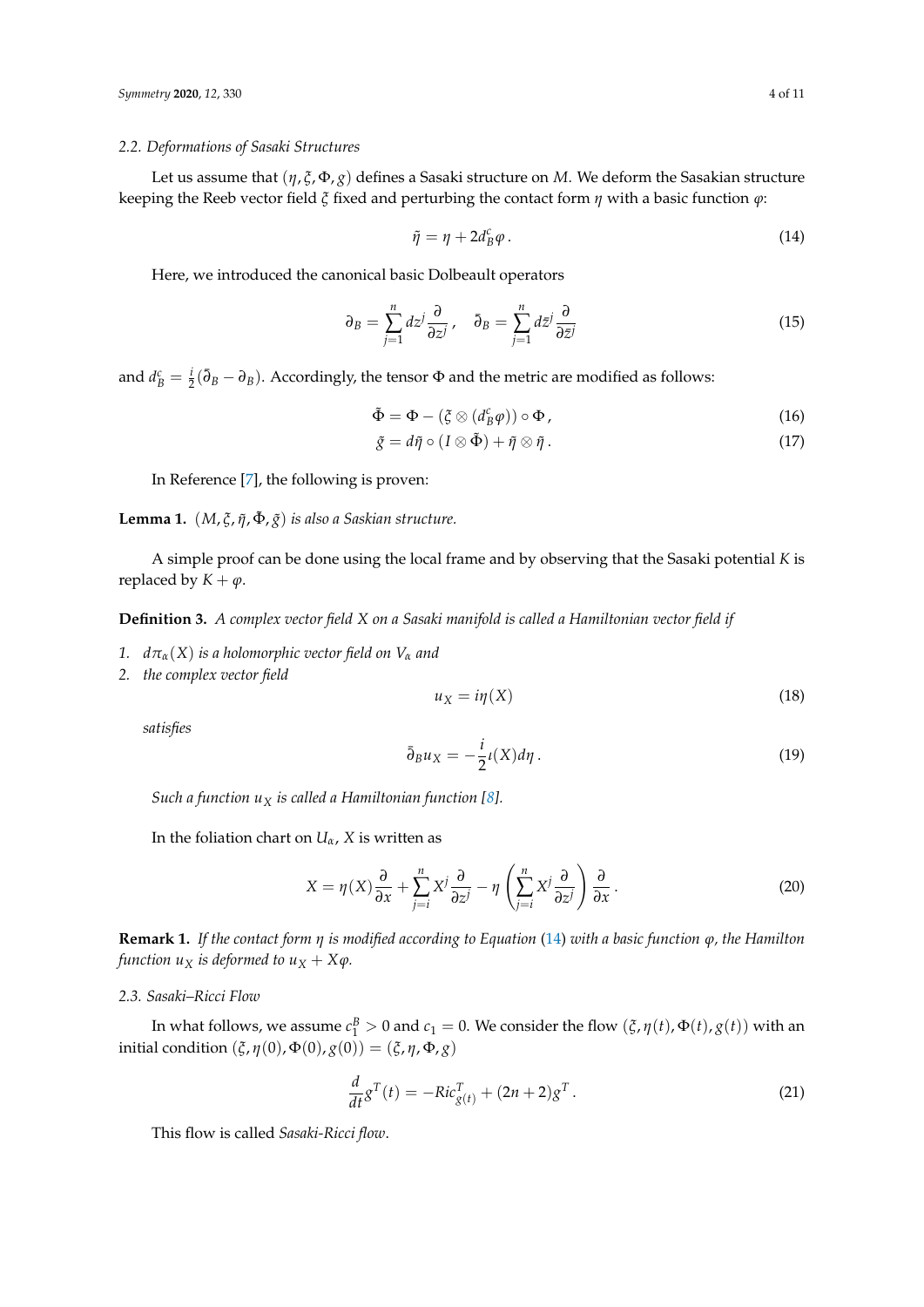Let  $\eta(t) = \eta + 2d_B^c \varphi(t)$  with  $\varphi(t)$  as a family of basic functions similar to the deformations considered in Equation  $(14)$ . The flow can be written as

<span id="page-4-4"></span>
$$
\frac{d\varphi}{dt} = \log \det(g_{,i\bar{j}}^T + \varphi_{,i\bar{j}}) - \log \det(g_{,i\bar{j}}^T) + (2n+2)\varphi - h \tag{22}
$$

where *h* is a basic function. It was proved in Reference [\[7\]](#page-10-6) that this flow is well posed, preserving the Sasakian structure of *M*.

A Sasaki structure (*M*, *ξ*, *η*, Φ, *g*) with a Hamiltonian holomorphic vector field *X* is called a *transverse Kähler–Ricci soliton* or *Sasaki–Ricci soliton* if

$$
RicT - (2n+2)gT = \mathcal{L}_X gT
$$
\n(23)

where  $\mathcal{L}_X$  stands for the Lie derivative by *X*. In Reference [\[8\]](#page-10-7), it is proved that, on any toric Sasaki manifold, there exists a Sasaki–Ricci soliton.

**Remark 2.** *On a Sasaki–Einstein manifold, choosing the the vector field X proportional to the Reeb vector field, i.e.,*  $X = c\xi$  *with c a constant, the Hamilton function u<sub>X</sub> is c.* 

# <span id="page-4-0"></span>**3. Sasaki–Ricci Flow on Spaces**  $T^{1,1}$  **and**  $Y^{p,q}$

In what follows, we consider the Sasaki–Ricci flow on five-dimensional Sasaki–Einstein spaces  $T^{1,1}$  and  $Y^{p,q}$ , looking for some explicit solutions of the flow equations.

# *3.1. Sasaki–Ricci flow on Sasaki–Einstein Space T*1,1

The Sasaki–Einstein space  $T^{1,1}$  is one the most renowned examples of homogeneous Sasaki–Einstein space in five dimensions.

The standard metric on this manifold is as follows [\[15](#page-10-13)[,16\]](#page-10-14):

<span id="page-4-1"></span>
$$
ds^{2}(T^{1,1}) = \frac{1}{6}(d\theta_{1}^{2} + \sin^{2}\theta_{1}d\phi_{1}^{2} + d\theta_{2}^{2} + \sin^{2}\theta_{2}d\phi_{2}^{2}) + \frac{1}{9}(d\psi + \cos\theta_{1}d\phi_{1} + \cos\theta_{2}d\phi_{2})^{2}
$$
(24)

where  $\theta_i \in [0, \pi)$ ,  $\phi_i \in [0, 2\pi)$ ,  $i = 1, 2$ , and  $\psi \in [0, 4\pi)$ . The contact 1-form  $\eta$  is

<span id="page-4-3"></span>
$$
\eta = \frac{1}{3}(d\psi + \cos\theta_1 d\phi_1 + \cos\theta_2 d\phi_2)
$$
\n(25)

and the Reeb vector field has the form

<span id="page-4-2"></span>
$$
\xi = 3 \frac{\partial}{\partial \psi} \,. \tag{26}
$$

The isometries of the metric in Equation [\(24\)](#page-4-1) form the group  $SU(2) \times U(1) \times U(1)$ , with the Reeb vector field in Equation [\(26\)](#page-4-2) being one of the Killing vectors.

Writing the metric in Equation [\(24\)](#page-4-1) as in Equation [\(3\)](#page-1-0) with the contact form of Equation [\(25\)](#page-4-3), we get for the transverse metric

$$
g^T = \frac{1}{6}(d\theta_1^2 + \sin^2\theta_1 d\phi_1^2 + d\theta_2^2 + \sin^2\theta_2 d\phi_2^2). \tag{27}
$$

As on  $T^{1,1}$ , the transverse structure is locally isomorphic to a product  $S^2 \times S^2$ ; for each  $S^2$  sphere, the complex coordinate  $z^j$  is related to the spherical coordinates as

<span id="page-4-5"></span>
$$
z^j = \tan \frac{\theta_j}{2} e^{i\phi_j}, \quad j = 1, 2. \tag{28}
$$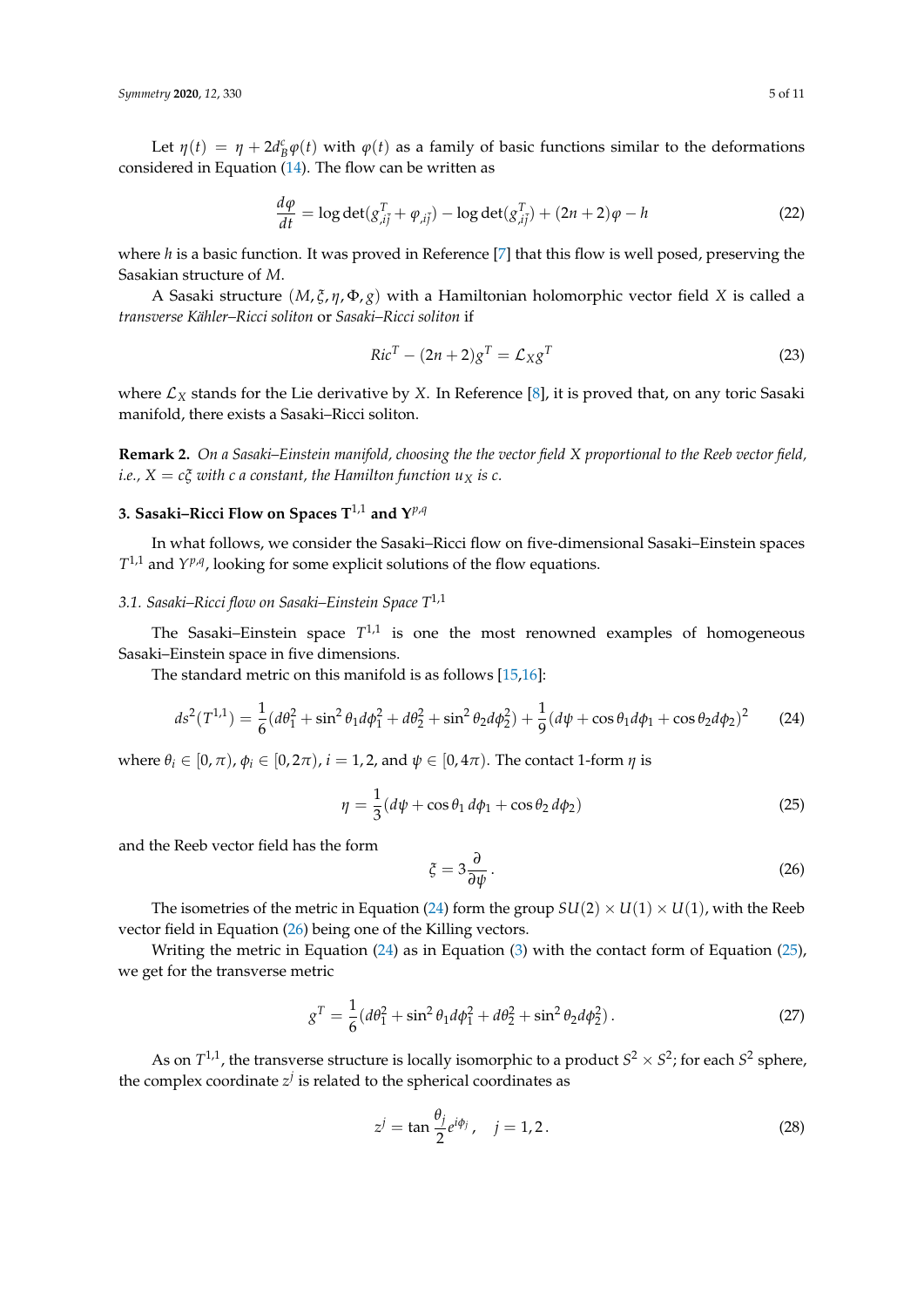The Sasaki potential of the transverse metric  $g^T$  is

<span id="page-5-1"></span>
$$
K = \frac{1}{3} \sum_{j=1}^{2} \log(1 + z^{j} \bar{z}^{j}) - \frac{1}{6} \sum_{j=1}^{2} \log(z^{j} \bar{z}^{j}).
$$
 (29)

Assuming a deformation of the contact form with a basic function as in Equation [\(14\)](#page-3-0), the Ricci flow equation has the following form [\[11\]](#page-10-15):

$$
\frac{d\varphi}{dt} = \log \left( \varphi_{1\bar{1}} \varphi_{2\bar{2}} - \varphi_{1\bar{2}} \varphi_{2\bar{1}} + \cos^4 \frac{\theta_1}{2} \varphi_{2\bar{2}} + \cos^4 \frac{\theta_2}{2} \varphi_{1\bar{1}} + \cos^4 \frac{\theta_1}{2} \cos^4 \frac{\theta_2}{2} \right) - \log \left( \cos^4 \frac{\theta_1}{2} \cos^4 \frac{\theta_2}{2} \right) + 6\varphi.
$$
\n(30)

This equation is quite involved, and it is not expected that the general solution can be found. Instead, we search for particular solutions imposing a factorization of the dependence on the variable *t* and angle coordinates as follows:

<span id="page-5-0"></span>
$$
\varphi(t, \theta_1, \theta_2, \phi_1, \phi_2) = f(t) \cdot [g_1(\theta_1, \phi_1) + g_2(\theta_2, \phi_2)] \tag{31}
$$

where the functions  $f$ ,  $g_1$ ,  $g_2$  are to be determined. Note also that the dependence on the angles (*θ*1, *φ*1), (*θ*2, *φ*2) is separated.

At last, we look for solutions of the form in Equation [\(31\)](#page-5-0), imposing the following additional constraints:

$$
\frac{\partial^2 \varphi}{\partial \theta_1^2} + \frac{1}{\sin^2 \theta_1} \frac{\partial^2 \varphi}{\partial \phi_1^2} + \frac{1}{\tan \theta_1} \frac{\partial \varphi}{\partial \theta_1} = c_1 f(t) , \qquad (32)
$$

$$
\frac{\partial^2 \varphi}{\partial \theta_2^2} + \frac{1}{\sin^2 \theta_2} \frac{\partial^2 \varphi}{\partial \phi_2^2} + \frac{1}{\tan \theta_2} \frac{\partial \varphi}{\partial \theta_2} = c_2 f(t), \tag{33}
$$

where  $c_j$  is some arbitrary real constants.

Owing to these assumptions, the Ricci flow equation in Equation [\(30\)](#page-5-1) reduces to an ordinary differential equation for  $f(t)$ :

$$
\frac{df(t)}{dt} \cdot [g_1(\theta_1, \phi_1) + g_2(\theta_2, \phi_2)] = \log \left[ f^2(t)(c_1c_2) + f(t)(c_1 + c_2) + 1 \right] \n+ 6f(t) \cdot [g_1(\theta_1, \phi_1) + g_2(\theta_2, \phi_2)].
$$
\n(34)

Concerning the functions *g<sup>j</sup>* , we get the following explicit expressions:

<span id="page-5-2"></span>
$$
g_j(\theta_j, \phi_j) = \frac{1}{2} d_j \phi_j^2 + h_j(\theta_j)
$$
\n(35)

with

$$
h_j(\theta_1) = e_j \log u_j - \frac{d_j}{2} (\log u_j)^2 - c_j \log \sin \theta_j \tag{36}
$$

where

$$
u_j = \frac{\sin \theta_j}{1 + \cos \theta_j} \quad , \quad j = 1, 2 \tag{37}
$$

and  $d_j$ ,  $e_j$ ,  $j = 1, 2$  are other arbitrary real constants of integration.

As long as *c<sup>j</sup>* is 0, we have the following:

**Proposition 1.** *Any metric of the form*

<span id="page-5-3"></span>
$$
\tilde{g} = \frac{1}{9} \left( d\psi + \sum_j (\cos \theta_j - \frac{3}{2} e_j + \frac{3}{2} d_j \log \tan \frac{\theta_j}{2}) d\phi_j + \frac{3}{2} \sum_j d_j \frac{\phi_j}{\sin \theta_j} d\theta_j \right)^2 + \frac{1}{6} \sum_j \left( d\theta_j^2 + \sin^2 \theta_j d\phi_j^2 \right)
$$
(38)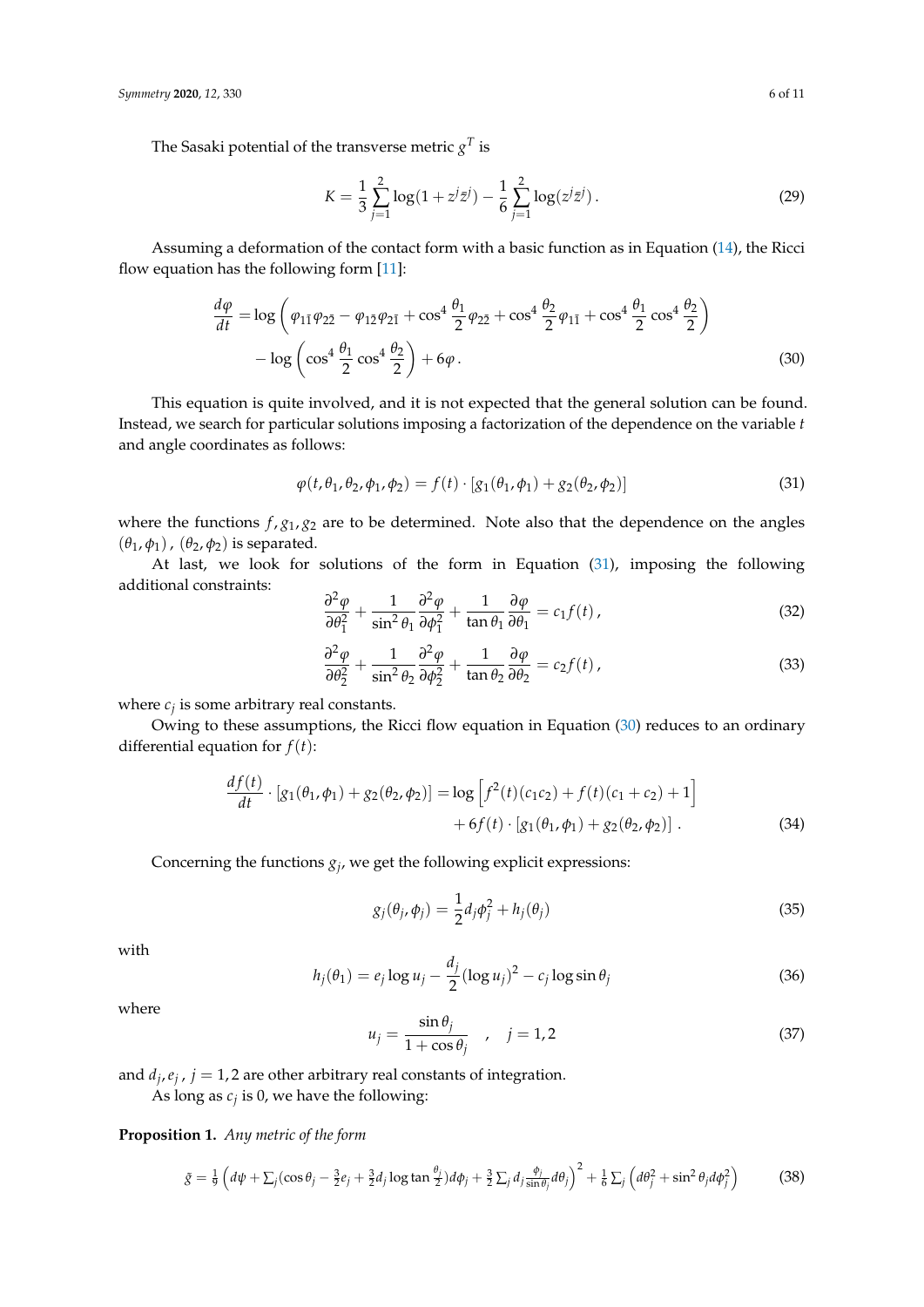with arbitrary real constants d<sub>j</sub>, e<sub>j</sub> , j = 1,2, defined on the local chart considered above represents a deformation *of the canonical metric on T*1,1*. The deformed contact structure remains Sasaki–Einstein with the contact form*

$$
\tilde{\eta} = \eta - \frac{1}{2} \sum_{j} e_j d\phi_j + \frac{1}{2} \sum_{j} d_j \frac{\phi_j}{\sin \theta_j} d\theta_j + \frac{1}{2} \sum_{j} d_j \log \tan \frac{\theta_j}{2} d\phi_j. \tag{39}
$$

Moreover, if the constants  $c_1$ ,  $c_2$  are 0, Equation [\(34\)](#page-5-2) becomes

$$
\frac{df(t)}{dt} = 6f(t) \tag{40}
$$

having the elementary solution with the initial condition  $f(0) = 0$ :

$$
f(t) = e^{6t} - 1.
$$
 (41)

**Remark 3.** *The presence of the constants d<sup>j</sup> in Equation* [\(38\)](#page-5-3) *entails that the angles φ<sup>j</sup> interfere in the deformed metric and that the Reeb vector field in Equation* [\(26\)](#page-4-2) *remains the only Killing vector. Therefore, the initial toric symmetry of T*1,1 *is broken in the deformed Sasaki–Einstein spaces.*

If the constants  $c_j \neq 0$ , the transverse metric is also modified but the contact structure remains Sasaki:

**Proposition 2.** *The deformed contact structure with the contact form*

$$
\tilde{\eta} = \eta + \frac{1}{2} \sum_{j} c_j \cos \theta_j d\phi_j = \frac{1}{3} \left( d\psi + (1 + \frac{3}{2} c_j) \cos \theta_j d\phi_j \right)
$$
(42)

*remains Sasaki with the metric*

$$
\tilde{g} = \frac{1}{9} \left[ d\psi + \sum_{j} (1 + \frac{3}{2} c_j) \cos \theta_j d\phi_j \right]^2 + \frac{1}{6} \sum_{j} (1 + \frac{3}{2} c_j) \left( d\theta_j^2 + \sin^2 \theta_j d\phi_j^2 \right). \tag{43}
$$

Regarding other tensors, they can be evaluated using Equations [\(11\)](#page-2-0)–[\(13\)](#page-2-1) with the Sasaki potential *K* +  $\varphi$ . Their explicit expressions are omitted here.

## *3.2. Sasaki–Ricci flow on Sasaki–Einstein Space Yp*,*<sup>q</sup>*

The Einstein–Sasaki geometries are the subject of much attention in connection with the supersymmetric backgrounds relevant to the AdS/CFT correspondence. An interesting class of inhomogeneous Sasaki–Einstein metrics is represented by the toric structures on  $S^2 \times S^3$  denoted  $Y^{p,q}$ , where *q*, *p* are positive integers.

The metric of the Sasaki–Einstein space  $Y^{p,q}$  is as follows [\[16\]](#page-10-14):

$$
ds^{2} = \frac{1-y}{6} (d\theta^{2} + \sin^{2} \theta d\phi^{2}) + \frac{1}{w(y)q(y)} dy^{2} + \frac{w(y)q(y)}{36} (d\beta - \cos \theta d\phi)^{2}
$$
  
+ $\frac{1}{9} [d\psi + \cos \theta d\phi + y (d\beta - \cos \theta d\phi)]^{2}$  (44)

where

$$
w(y) = \frac{2(a - y^{2})}{1 - y},
$$
  
\n
$$
q(y) = \frac{a - 3y^{2} + 2y^{3}}{a - y^{2}},
$$
  
\n
$$
f(y) = \frac{a - 2y + y^{2}}{6(a - y^{2})}.
$$
\n(45)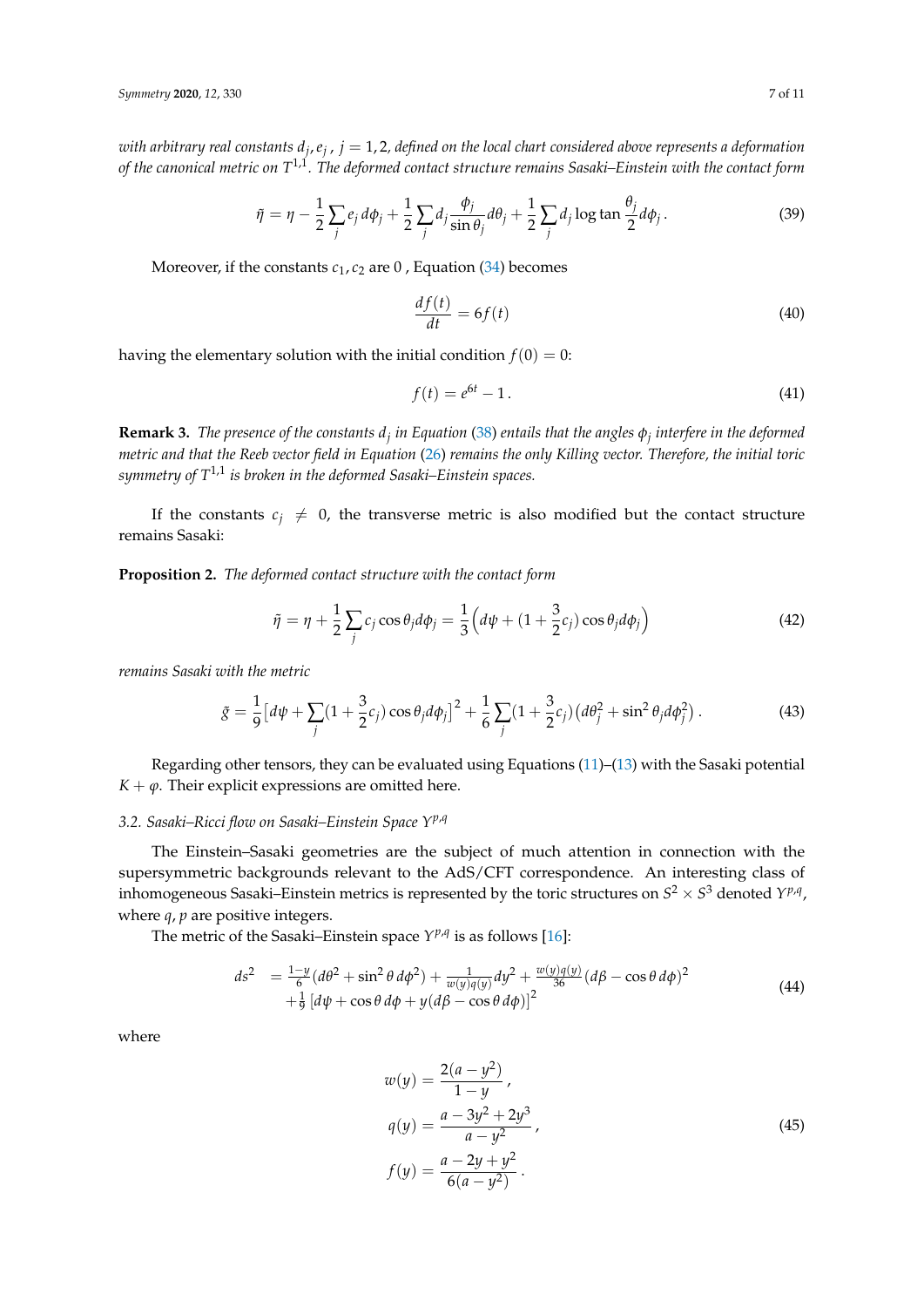The cubic equation

$$
Q(y) = a - 3y^2 + 2y^3 = \frac{1 - y}{2} w(y) q(y) = 0
$$
\n(46)

has three roots *y*<sub>1</sub>  $\leq$  *y*<sub>2</sub>  $\leq$  *y*<sub>3</sub>. For any value of the constant *a*  $\in$  (0, 1), *y*  $\in$  [*y*<sub>1</sub>, *y*<sub>2</sub>].

The range of the angular coordinates is  $\theta \in [0, \pi]$ ,  $\phi \in [0, 2\pi]$ ,  $\psi \in [0, 2\pi]$ . The variable  $\beta$  is connected with another variable *α*

$$
\alpha = -\frac{1}{6}(\beta + \psi) \tag{47}
$$

which has the range

$$
0 \le \alpha \le 2\pi\ell \tag{48}
$$

where

$$
\ell = \frac{q}{3q^2 - 2p^2 + p(4p^2 - 3q^2)^{1/2}}.
$$
\n(49)

The Sasaki–Einstein space *Y <sup>p</sup>*,*<sup>q</sup>* has the contact form

$$
\eta = \frac{1}{3}d\psi + \frac{1}{3}y\,d\beta + \frac{1-y}{3}\cos\theta\,d\phi\tag{50}
$$

and the Reeb vector field is

<span id="page-7-2"></span>
$$
K_{\eta} = 3 \frac{\partial}{\partial \psi} \,. \tag{51}
$$

To describe the transverse structure of the  $Y^{p,q}$  space, we introduce the following set of local complex coordinates [\[17\]](#page-10-16):

<span id="page-7-0"></span>
$$
z^1 = \tan \frac{\theta}{2} e^{i\phi} \,,\tag{52}
$$

<span id="page-7-1"></span>
$$
z^2 = \frac{\sin \theta}{f_1(y)} e^{i\beta} \tag{53}
$$

where

$$
f_1(y) = \exp\left(\int \frac{1}{H^2(y)} dy\right) = \sqrt{\left(y - y_1\right)^{-\frac{1}{y_1}} \left(y_2 - y\right)^{-\frac{1}{y_2}} \left(y_3 - y\right)^{-\frac{1}{y_3}}}
$$
(54)

with

$$
H^{2}(y) = \frac{1}{6}w(y)q(y) = \frac{1}{3}\frac{Q(y)}{1-y}.
$$
\n(55)

In terms of the above complex coordinates, the Sasaki–Kähler potential is

$$
K = \frac{1}{3} \left[ \left( 1 + \frac{1}{z^1 \bar{z}^1} \right) f_2(y) \right] + \frac{1}{6} \ln(z^1 \bar{z}^1)
$$
(56)

where

$$
f_2(y) = \exp\left(\int \frac{y}{H^2(y)} dy\right) = \frac{1}{\sqrt{Q(y)}}.
$$
\n(57)

In the case of  $Y^{p,q}$  space, the Ricci flow equation is as follows [\[12\]](#page-10-10):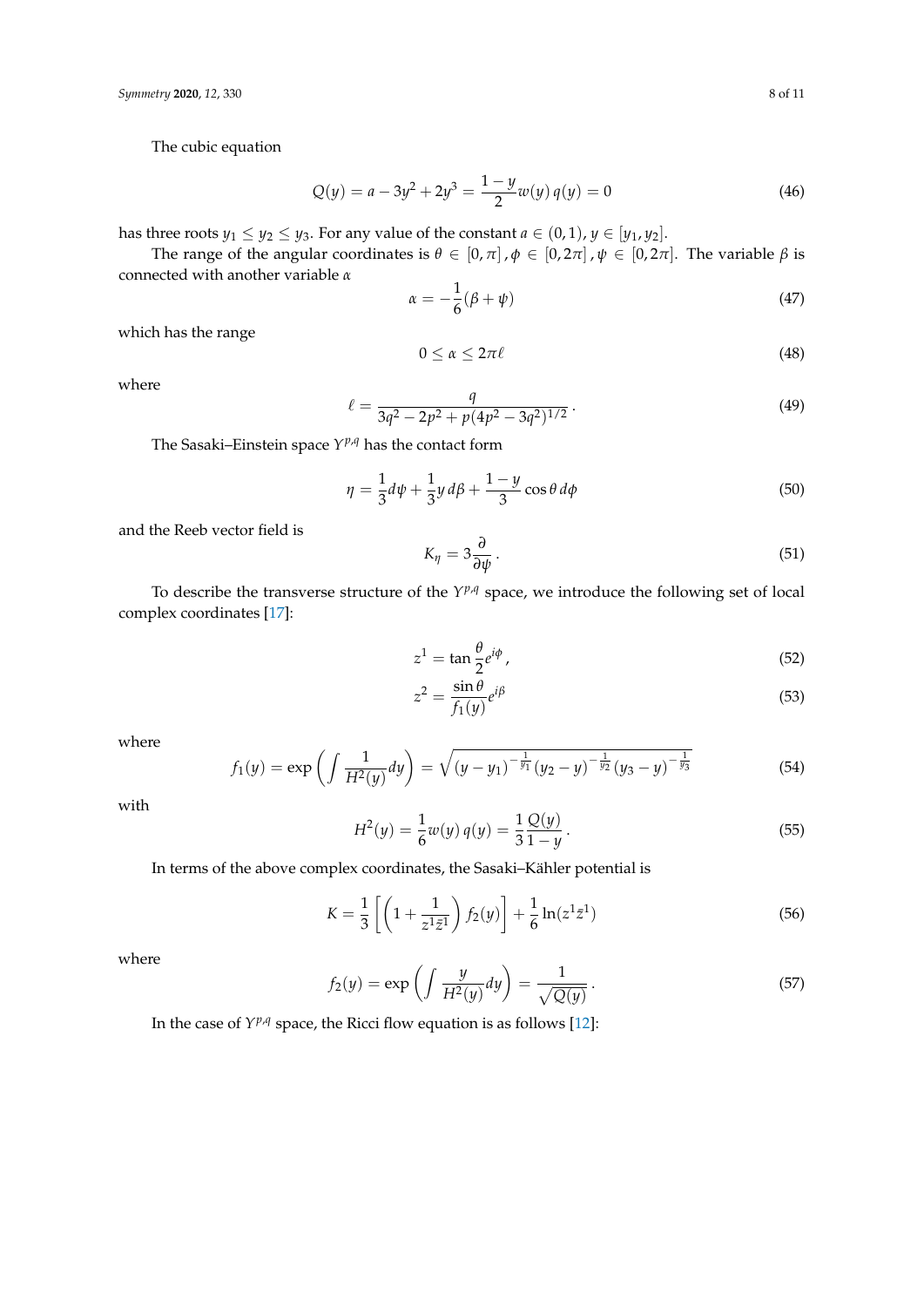<span id="page-8-0"></span>
$$
\frac{d\varphi}{dt} = \ln\left\{\varphi_{,1\bar{1}}\varphi_{,2\bar{2}} - \varphi_{,1\bar{2}}\varphi_{,2\bar{1}} + \left[\frac{1}{3}(1-y)\cos^{4}\frac{\theta}{2} + \frac{w(y)q(y)}{72}\frac{\cos^{2}\theta}{\tan^{2}\frac{\theta}{2}}\right]\varphi_{,2\bar{2}}\right. \\
\left. + \frac{w(y)q(y)}{72}\frac{f_{1}^{2}(y)}{\sin^{2}\theta}\varphi_{,1\bar{1}} + \frac{w(y)q(y)}{72}\cos\theta\cot\frac{\theta}{2}\frac{f_{1}(y)}{\sin\theta}e^{-i\phi+i\beta}\varphi_{,2\bar{1}}\right. \\
\left. + \frac{w(y)q(y)}{72}\cos\theta\cot\frac{\theta}{2}\frac{f_{1}(y)}{\sin\theta}e^{i\phi-i\beta}\varphi_{,1\bar{2}} + \frac{w(y)q(y)}{216}f_{1}^{2}(y)(1-y)\cot^{2}\frac{\theta}{2}\right\} \\
- \ln\left[\frac{w(y)q(y)}{216}f_{1}^{2}(y)(1-y)\cot^{2}\frac{\theta}{2}\right] + 6\varphi
$$
\n(58)

which is more involved than in the case of the Sasaki space  $T^{1,1}$ .

Taking into account the complexity of this equation, we look for particular solutions. Using the same procedure as in the case of the  $T^{1,1}$  space, we assume that the dependence of  $\varphi$  on  $t, z^1$  and *z* 2 separates

<span id="page-8-1"></span>
$$
\varphi = f(t) \left[ g_1(z^1, \bar{z}^1) + g_2(z^2, \bar{z}^2) \right]
$$
\n(59)

where the functions  $f$ ,  $g_1$ ,  $g_2$  are to be determined.

**Remark 4.** *Compared to Equation* [\(31\)](#page-5-0)*, now, it is more convenient to write the separation of variables using* the complex coordinates  $z^j$  in Equations [\(52\)](#page-7-0) and [\(53\)](#page-7-1). In fact the Sasaki–Ricci flow equation in Equation [\(22\)](#page-4-4) *is written in terms of complex coordinates of the transverse Kähler space. In the case of the T* 1,1 *space, the correspondence between the complex coordinates and angle coordinates is bijective according to Equation* [\(28\)](#page-4-5)*. A separation of variables written in spherical coordinates or complex coordinates is the same. Concerning the complex coordinates in Equations* [\(52\)](#page-7-0) *and* [\(53\)](#page-7-1) *describing the transverse structure of the Y p*,*q space, the angle variable θ intervenes in both complex coordinates z j . Therefore, to analyze the Ricci flow equation in Equation* [\(58\)](#page-8-0)*, the separation assumption that is required is Equation* [\(59\)](#page-8-1)*.*

Some particular exact solutions of the Sasaki–Ricci flow equation can be obtained assuming

$$
\varphi_{,1\bar{1}} = \cos^4 \frac{\theta}{2} c_1 f(t), \qquad (60)
$$

$$
\varphi_{,2\bar{2}} = c_2 f(t),\tag{61}
$$

where  $c_1$ ,  $c_2$  are arbitrary constants.

With these assumptions, we get the following for *g*1:

<span id="page-8-2"></span>
$$
g_1(\theta, \phi) = \frac{d_1}{2}\phi^2 + e_1 \ln \tan \frac{\theta}{2} - \frac{d_1}{2} \left( \ln \tan \frac{\theta}{2} \right)^2 - c_1 \ln \sin \theta \tag{62}
$$

involving the arbitrary constants  $c_1$ ,  $d_1$ ,  $e_1$ .

Similarly, for  $g_2$ , we obtain the following solution:

<span id="page-8-3"></span>
$$
g_2(\rho, \beta) = \frac{d_2}{2}\beta^2 + c_2\rho^2 + e_2\ln\rho - \frac{d_2}{2}(\ln\rho)^2
$$
 (63)

where  $c_2$ ,  $d_2$ ,  $e_2$  are other arbitrary constants and

$$
\rho = \frac{\sin \theta}{f_1(y)}\,. \tag{64}
$$

As in the case of  $T^{1,1}$  space, for  $c_j\neq 0$ , the contact structure remains Sasaki–Einstein and we can state the following: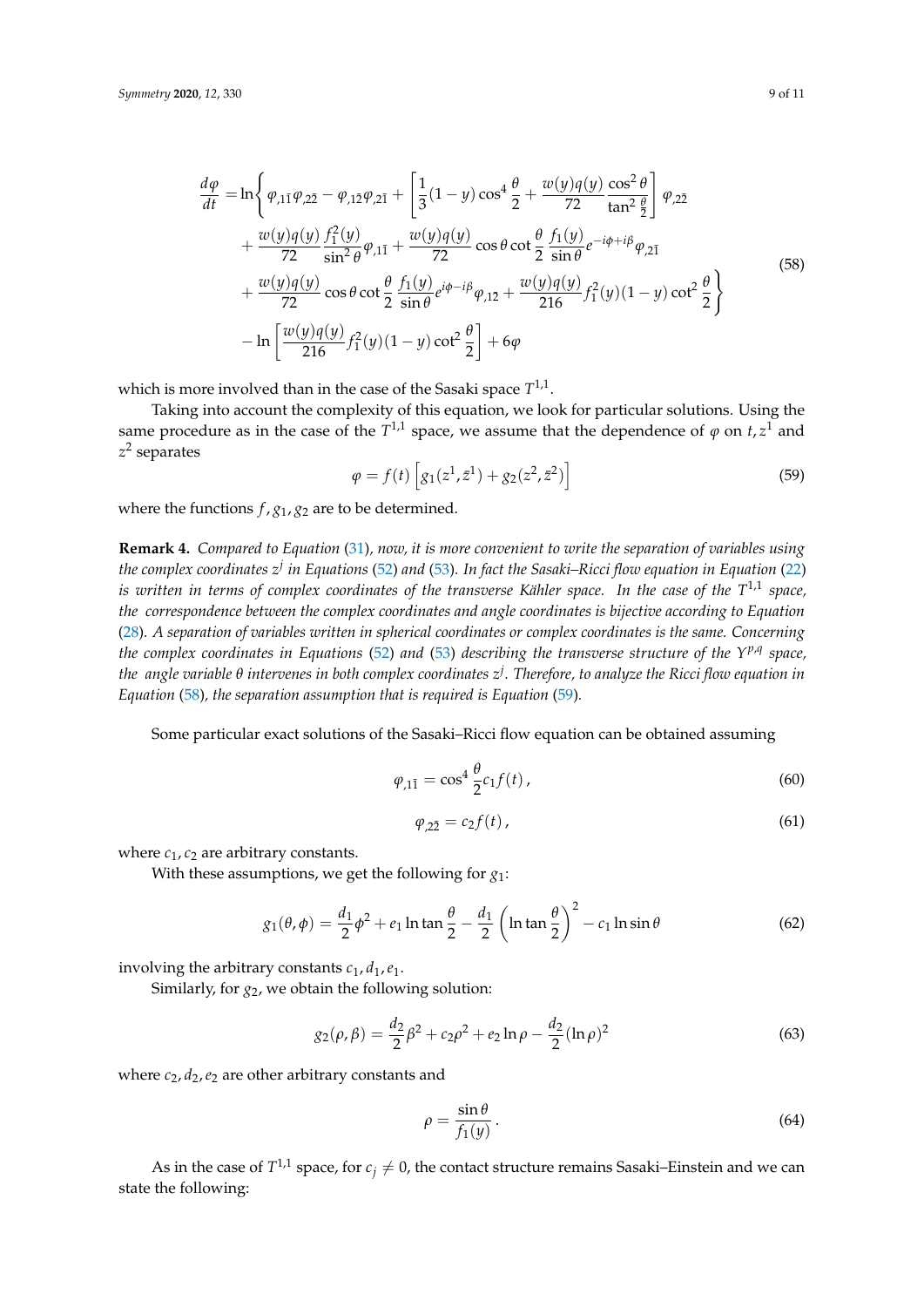**Proposition 3.** *The families of basic functions*

$$
\varphi(t) = (e^{6t} - 1) \left[ \frac{d_1}{2} \phi^2 + e_1 \ln \tan \frac{\theta}{2} - \frac{d_1}{2} \left( \ln \tan \frac{\theta}{2} \right)^2 + \frac{d_2}{2} \beta^2 + e_2 \ln \rho - \frac{d_2}{2} (\ln \rho)^2 \right],
$$
 (65)

*with d<sup>j</sup>* ,*e<sup>j</sup> arbitrary constants, stand as solutions of the transverse Kähler–Ricci flow equation on the manifold Yp*,*<sup>q</sup> .*

*The corresponding deformed contact structures remain Sasaki–Einstein with the contact forms*

$$
\tilde{\eta} = \eta + \frac{e^{6t} - 1}{2} \left[ \frac{d_1 \phi}{\sin \theta} d\theta + \left( -e_1 + d_1 \ln \tan \frac{\theta}{2} \right) d\phi + \frac{d_2 \beta}{\rho} d\rho + (-e_2 + d_2 \ln \rho) d\beta \right].
$$
 (66)

**Remark 5.** *We observe that the explicit presence of the coordinated*  $\phi$ ,  $\beta$  *in the functions*  $g_1$  *of Equation* [\(62\)](#page-8-2) *and g*<sup>2</sup> *of Equation* [\(63\)](#page-8-3) *makes the Reeb vector field in Equation* [\(51\)](#page-7-2) *the only Killing vector of the deformed metric. As it is noted in* Remark 3*, the inceptive toric symmetry is broken during the Ricci flow deformation.*

In the case  $c_j \neq 0$ , we have the following:

**Proposition 4.** *The deformed contact structures with the contact forms*

$$
\tilde{\eta} = \eta + \frac{f(t)}{2} \left[ c_1 \cos \theta \, d\phi - c_2 \rho^2 d\beta \right] \tag{67}
$$

*with c<sup>j</sup> arbitrary constants remain Sasaki with the deformed metrics*

$$
\tilde{g} = \tilde{\eta} \otimes \tilde{\eta} + g^T + \sum_{j=1}^2 \phi_{j\tilde{j}} dz^j d\tilde{z}^j
$$
\n
$$
= \tilde{\eta} \otimes \tilde{\eta} + g^T + f(t) \left[ \frac{c_1}{4} (d\theta^2 + \sin^2 \theta d\phi^2) + c_2 (d\rho^2 + \rho^2 d\beta^2) \right].
$$
\n(68)

In this case, the function *f*(*t*) obeys a differential equation without a simple, explicit solution.

Again, making use of Equations  $(11)$ – $(13)$ , we can evaluate other tensors which describe the deformed contact structures.

#### **4. Discussion**

In this paper, we examine the Kähler structures of the Sasaki manifolds. We perform deformations of the contact structures fixing the Reeb vector field *ξ* but vary the contact form *η* by means of smooth basic functions.

The Sasaki–Ricci flow equations are quite involved, but eventually, we are able to produce some particular explicit analytical solutions representing deformations of the Sasaki–Einstein spaces *T* 1,1 and  $Y^{p,q}$ .

The deformations considered in this paper can be compared with the so-called *β* or *TsT* deformations of Sasaki–Einstein manifolds considered in Reference [\[9\]](#page-10-8).

In Reference [\[18\]](#page-10-17), the constants of geodesic motion in spaces  $T^{1,1}$  and  $Y^{p,q}$  were explicitly constructed. The angles *ψ*, *φ*1, *φ*<sup>2</sup> and *ψ*, *β*, *φ* are cyclic variables for geodesic motion in spaces *T* 1,1 and *Y<sup>p,q</sup>*, respectively. Consequently, the geodesic motion in these spaces are completely integrable. We note that, in the deformed Sasaki metrics considered in the present paper, some of the angles are no longer cyclic variables and the complete integrability is lost. It would be interesting to investigate the Hamiltonian holomorphic vector fields in connection with the integrability and action-angle variables on the perturbed Sasaki–Einstein spaces.

It is worth extending the study of deformations of contact structures and the Sasaki–Ricci flow on higher dimensional Sasaki–Einstein spaces.